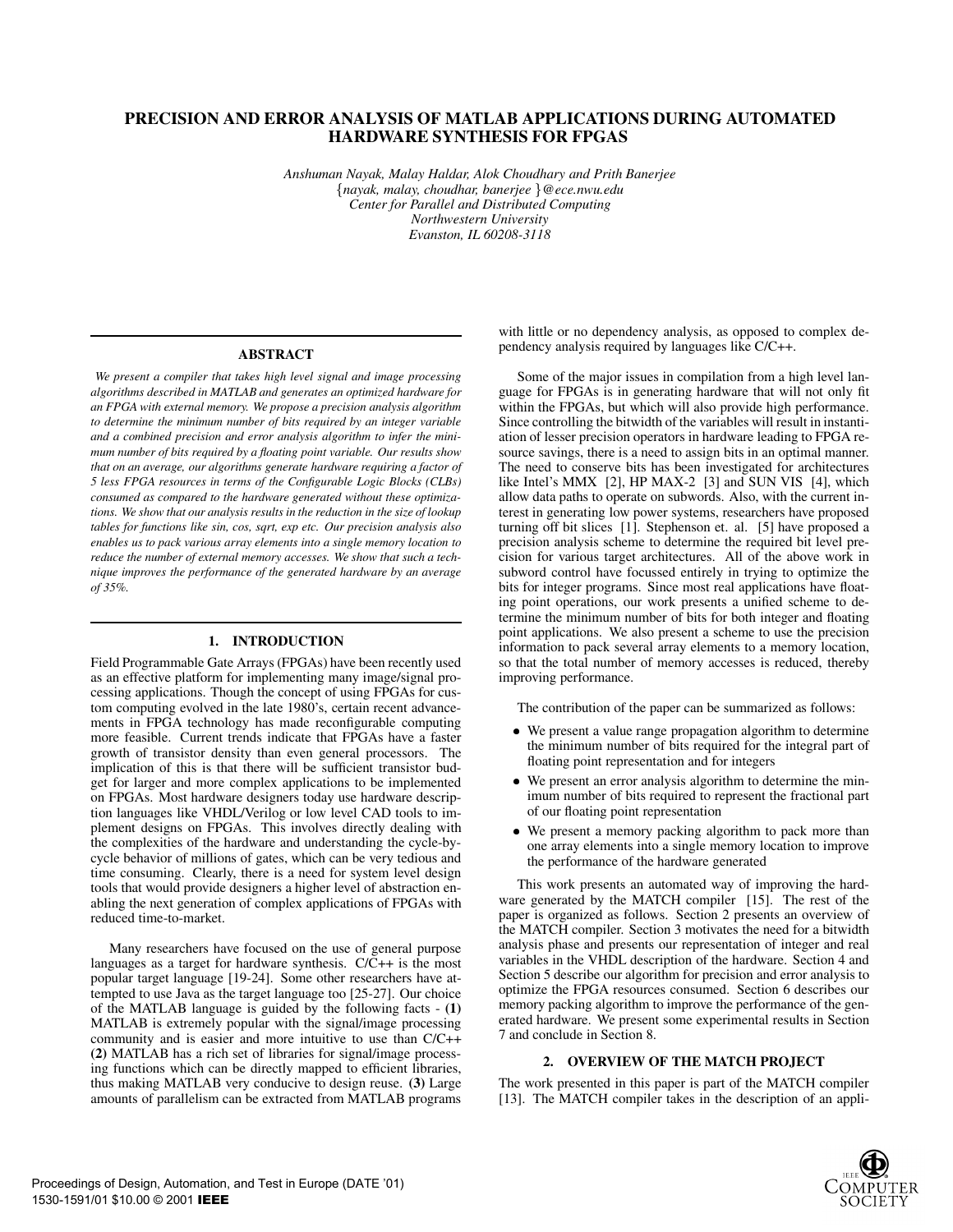cation in MATLAB and partitions it into software to be executed on general purpose and embedded processors and hardware to be mapped to FPGAs. The hardware generated are targeted for the Xilinx FPGAs on the  $Wildchild^{TM}$  board from Annapolis Micro Systems. In this paper, we address the issues involved in generating an efficient hardware once the frontend of the compiler has partitioned the system into hardware and software [27]. In particular, we focus on optimizing the FPGA resources in terms of number of Configurable Logic Blocks (CLBs) used up by the instantiation of various operators and registers and in improving the performance of the system by reducing the total number of clock cycles required for external memory accesses. Figure 1 shows an overview of the MATCH compiler. The input MATLAB code is parsed in to develop a MATLAB AST based on a grammer developed by us [14]. Since MATLAB is a dynamically typed language, the type and shape of the variables are unknown at compile time. Hence, a compiler phase infers the type of the variables and dimensions of the matrices and uses this information to scalarize the MATLAB AST. The AST is then levelized wherein complex expressions are broken down into simple expressions with at most three operands. A dependancy analysis phase infers the control and data dependancies present in the AST. A precision and error analysis phase infers the optimum number of bits required for representing the variables in the MATLAB AST and generates a resource optimized VHDL AST. Finally, a memory packing phase packs more than one array element into a single memory location depending on the array precision and optimizes on the number of memory accesses. The output VHDL code is then passed through commercial synthesis and place and route tools to generate a netlist and bit-stream for the FPGAs.



**Figure 1. Overview of the Synthesis Framework**

## **3. BITWIDTH ANALYSIS FOR HARDWARE GENERATION**

It is well known that when a hardware designer manually converts a high level specification of an application into hardware, he can take advantage of detailed knowledge of the bit level precision of various variables in the application in order to implement an optimum hardware. In order to motivate the need for sophisticated algorithms to synthesize hardware, we performed an experiment on five MATLAB applications namely, Sobel transform, Motion Estimation, Homogeneous Region Testing, IIR Filter and Matrix Multiplication. We took each application and tried to hand map it to FPGAs by writing an RTL VHDL code with the exact precision needed for each variable. We next had our MATCH compiler without the bitwidth analysis take the application and generate RTL VHDL code automatically. This resulted in all variables in the VHDL code being defined as 32 bit wide operands. This is because high level languages used for system level design like MATLAB, C, C++ and Java do not have the notion of bit level precision. In the rest of the paper, we define such a hardware wherein all variables are mapped to 32 bit vectors as unoptimized. The VHDL code generated is then input to the logic synthesis tool from Synplicity and the place and route tool from Xilinx to generate the bit stream for the *WildChild* board. Figure 2 shows the ratio of FPGA



**Figure 2. Ratio of FPGA Resources Required for Compiler generated hardware without our optimizations to hand optimized hardware**

resources in terms of Configurable Logic Blocks (CLBs) for compiler generated hardware [15] to hand generated optimized hardware. As can be seen, the unoptimized hardware generated by the compiler takes about a factor of 4 more resources than the hand generated hardware. Table 1 shows the total number of CLB's required by the benchmark designs on the Xilinx 4028 FPGA. For the integer matrix multiplication, the unoptimized design required 591 CLB's while a hand generated optimized hardware required only 133 CLB's. This is because the hand generated designs instantiated exact precision operators as compared to the compiled design. Hence, we require a bitwidth analysis phase to determine the minimum number of bits required to represent a integer or a real variable. Further, since MATLAB does not have a representation for variables of different bitwidths, we require a representation for integer and real variables of different precision in the output VHDL code.

**Table 1. Total number of CLB's required by Hand optimized** and Compiler generated designs

|          | Sobel | Motion | Homogeneous        | ПR     | Matrix |  |
|----------|-------|--------|--------------------|--------|--------|--|
|          |       |        | <b>Region Test</b> | Filter | Mult.  |  |
| Hand     | 199   | 205    | 39                 | 220    | 304    |  |
| Compiled | 856   | 368    | 215                | 1071   | 591    |  |

## **3.1. Representation of Integer and Real Variables**

All variables in the output RTL VHDL code are mapped to bit vectors of type *std logic vector* of width as decided by the bitwidth analysis phase. The most significant bit of the bit vector is reserved for the sign bit for both integer and real variables. For integer variables, the value of the variable is converted to binary and directly mapped to the bit vector. For real variables, the most widely used representation is the IEEE floating point representation. Fig 3(a) shows the MATLAB code for the multiplication of two real numbers. Figure 3(b) shows the variables represented in the IEEE format where all variables are represented by 32 bits. Such a representation is often avoided for reconfigurable computing platforms because the floating point operators typically require too much area to be practical. One of the accepted methods of performing fractional operations is to compute the three components of floating point result, sign, exponent and mantissa independently [9, 10]. But such systems do not have high clock rates and are also limited by area [9]. One alternative representation is to use fixed point representations. The main advantage of such a representation is that all operations can be performed using integer operators resulting in much less usage of FPGA resources.

We use a fixed point scheme in which real numbers are represented by both a integer part and a fractional part. The advantage of such an approach can be seen from Figure 3(b) and (c) where we require 32 bits to represent both 5.5 and 1399.75 with a floating point representation while it takes only 4 bits to represent 5.5 and 13 bits to represent 1399.75 with a fixed point representation. This will result in the instantiation of a 17 bit multiplier for the multiplication in Figure 3 (c) as compared to a 64 bit multiplier if floating point representation is used. Hence, the FPGA resources are opti-

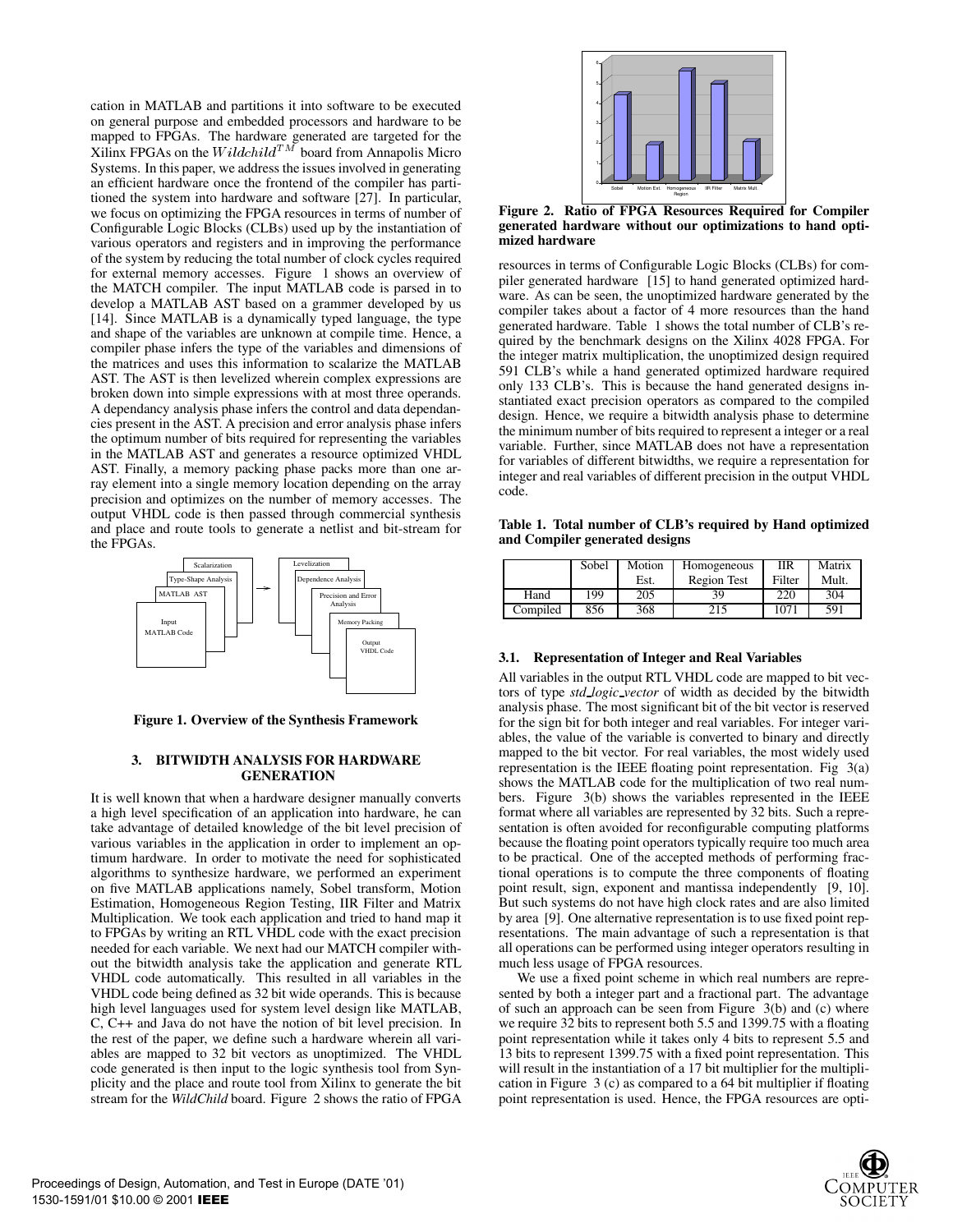mally used. The main disadvantage of such a representation is that the number of bits required for the integral part would be high if the value range of the variable is high. This is acceptable for our study since the dynamic range of all variables in almost all image and signal processing applications is small. Another disadvantage of such a representation is that since both the number of bits required for the integer part and the number of bits required for the fractional part would vary for different variables, integer operators would not give correct results as they require the decimal bits to be perfectly alligned. One solution to this is to remember the number of bits for the fractional part for each real variable and generate conditional code so that integer operators could be used. We have made an assumption that the number of bits required to represent the fractional part is constant for all real variables while the number of bits required to represent the integer part can vary. Figure 4 shows that the multiplication of the two numbers using this assumption requires integer operators. The middle column shows that the multiplication involves a *Xor* operation on the sign bits and a normal integer operation on the other bits. The last column of Figure 4 shows the actual integer multiplication. Our algorithms in the next section can accurately determine the number of bits required for the integer part of the real variable. Hence, the output of the multiplication in the last column of Figure 4 is sampled so that the first  $\bar{5}$  bits is for the integer part of the result  $c$  (since decimal 13 requires 5 bits) and the next 4 bits is sampled for the fractional part (since both the variables *a* and *b* have 4 bits for the fractional part). The main advantage of this representation is that different variables will have different number of bits as required for their representation unlike the floating point representation so that integer operators of the optimal precision would be instantiated leading to resource savings.

We next present a precision analysis algorithm to determine the minimum number of bits required to represent integer variables and the integer part of real variables.



### **Figure 3. Representation of Real Variables**

| $a = 5.375$ :<br>$b = 2.5$ :<br>$c = a * b$ :<br>$= 13.4375$ | .375<br>٥<br>$a = 0$ 101 0110<br>$b = 0101000$<br>$s \rightarrow -$<br>$c = 0$ 01101 0111<br>s<br>13<br>4375 | 101 0110<br>10 1000<br>0000000<br>0000000x<br>0000000xx<br>1010110xxx<br>0000000xxxx<br>1010110xxxxx<br>0110101110000 |
|--------------------------------------------------------------|--------------------------------------------------------------------------------------------------------------|-----------------------------------------------------------------------------------------------------------------------|
|--------------------------------------------------------------|--------------------------------------------------------------------------------------------------------------|-----------------------------------------------------------------------------------------------------------------------|

**Figure 4. Example showing that Multiplication using our representation uses integer operators**

## **4. PRECISION ANALYSIS**

In our representation of variables, the minimum number of bits required to represent integer variables and the integer part of real variables is directly related to the maximum value that the variable attains throughout the program run. Hence, precision analysis or the minimum number of bits required to represent the integer part of the variables can be inferred by value range propagation [28]. We next discuss the value range propagation algorithm to accurately determine the minimum number of bits required for the integer part of the variables.

**Algorithm 1** *Precision Analysis for Integer Benchmarks*

*Input*: MATLAB AST with all variables defined as either Integer or Real *Output*: VHDL AST with all variables defined as a bit vector with optimum number of bits *Algorithm* :

#### **1**. Levelize the MATLAB AST

**2**. Introduce temporaries so that *integer*  $\times$  *float* are converted into *float* - *float*.

i.e. float  $f = i \times 3.147$ 

becomes float i' = (float) i; float  $f = i' \times 3.147$ ;

**3**. Create a data flow graph with a single static assignment property.

**4**. Associate 3 structures with each variable in the AST :

Up: represents the data range during backward propagation Down: represents the data range during forward propagation • Actual: represents the actual data range =  $Up \sqcap Down$ .

**5**.Initialize each of these structures for each variable to <sup>&</sup>lt;  $-INT_{max}, INT_{max}$ 

**6**. Read in target architecture features from a file so that memory width and address width can be used to optimize on the precision of the array elements.

Traverse the SSA data flow graph in the forward direction and infer the value range of variables in the lhs of an assignment expression

**9**.

Calculate the data ranges for the variable being calculated

*Note*: Data ranges is to be calculated even for real variables

Find the data range of the result if the transformation is known, else, if the transformation is unknown, as in library and function calls, leave the data values at the maximum

For loop constructs, the data ranges for variables in the body of the loop can be calculated by actually traversing the loop. If loop bounds are unknown at compile time, then all variables modified inside the loop are assigned the maximum data range to ensure program correctness

A simple optimization which can be applied when the loop body computations are linear is to find a closed form expression in terms of the loop trip count and the growth factor [7].

**10**.

Perform error Analysis by finding out the error of the lhs of an assignment expression according to the transformations given in Figure 5

**11**.

Traverse the SSA data flow graph in the backward direction and infer the value range of variables in the rhs of an assignment expression from similar transformations as in Step **9**.

**12**.

} while (none of the data ranges change or for a fixed number of iterations);

**13**. Change the symbol Table to reflect precision information.

**14**. Perform other Optimizations like *Constant Propagation* and *Dead Code Elimination*.

**15**. Reflect changes in the VHDL AST so that all variables are represented as bit vectors.

**16**. Make modifications to the VHDL AST to account for commercial High Level Synthesis Tool peculiarities

**<sup>7</sup>**. do f **8**.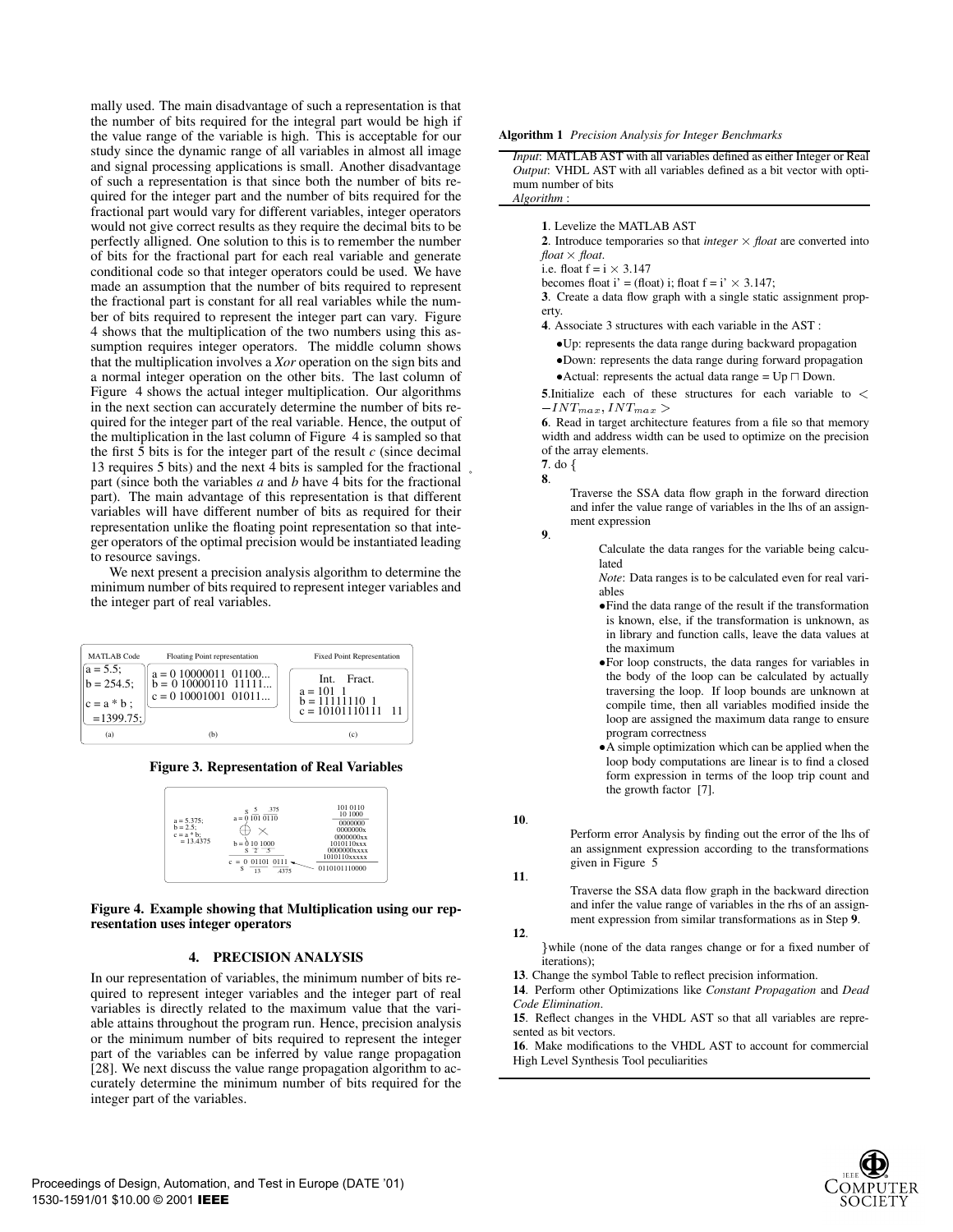## **4.1. Algorithm for Precision Analysis**

Algorithm 1 determines the minimum number of bits required to represent a variable. Step **1** of the algorithm levelizes the MAT-LAB AST so that all assignment operations are converted to a three operand format. This helps in formulating a series of transformations as shown in [5] which can now be applied on these statements to infer the value range. To avoid converting induction variables used inside loops to be type promoted to real numbers, it is necessary to use temporaries as shown in Step **2**. Value range propagation is simplified by the assumption that every use of a variable has only one reaching definition. Hence, a dataflow graph with a static single assignment (SSA) property is generated. Step **3** uses a Array based SSA representation [8] wherein each array element is renamed so that precision inferencing becomes more accurate.We have implemented a forward and backward propagation algorithm to determine the maximum value of each variable. The precision analysis phase ends once the value range of all variables stabilizes. Certain precision information can be derived from the target architecture for which VHDL is generated. For example, the memory of the slave FPGA's on the *WildChild* board is 16 bits wide and the external memory has  $2^{18}$  locations. Step 6 reads in this information from an architecture file and uses it for inferring the precision of address variables and array elements. An added benefit of Value Range Propagation is in optimizations like *Constant Propagation* [16] and *Dead Code Elimination*.

#### **5. ERROR ANALYSIS**

Though the value range propagation algorithm in the previous section can determine the minimum number of bits required for the integer part of the real variable, this is not true for the fractional part of the real variable. This is because a floating point variable can attain innumerable values between two integers. If we use less number of bits to represent the fractional part, then we will be decreasing the resolution of the variable, thereby introducing an error in computations. Hence, we require an error analysis phase to determine the tolerable error.

#### **5.1. Algorithm for Error Analysis**

Step **10** of Algorithm 1 finds the error in the fixed point representation of each variable based on transformations outlined in Figure 5. Most image processing applications take as input an image and output another modified image. The actual algorithm performs some floating point operations on these input images to give us the final output image. Hence, the error tolerance in such applications is very high. We can infer the number of resolution bits for real numbers when :

- The compiler assumes that since the intermediate value of 254.99 and 254.01 would result in the same value of 254 for the output data (since output image is an integer), we can have a tolerable error of 1 in the intermediate values
- The user specifies the tolerable error in the pixels of the output image
- The user uses *printf* statements in the MATLAB code and defines the output resolution
- The compiler assumes that since the code was to be executed as a sequential MATLAB code which has a default resolution of 4, all output variables have a resolution of 4 and back propagate this information in the error analysis phase to determine the resolution of intermediate real variables

Hence, the tolerable error for the intermediate real variable used in calculating the output pixel is determined. The forward propagation algorithm 1 uses the transformations outlined in Figure 5 to find out the error in the calculation of the intermediate real variables, both because of its representation using lesser number of bits and also because of its computation from other real variables which have errors in their representation. This error is in terms of the number of bits *t* used in representing the fractional part of the variable. Both the information, namely the tolerable error and the error due to computation using less number of bits is used to determine the minimum number of bits required to represent the variable. Hence, an error analysis will give us the minimum number of bits required to represent the fractional part of the real numbers while the precision analysis algorithm in the previous section will give us the minimum number of bits required to represent the integer part of the real number.

Further, since most image processing applications have calls to *sin, cos, exp* and *sqrt* functions, it is necessary to instantiate lookup tables for these functions in the FPGA core, else, the time taken to transfer data out of the FPGA, execute these functions on the general purpose processor and bring back the data would result in a performance bottleneck. To instantiate a lookup table for the function  $y = cos(x)$ , it can be seen that if the precision of variable x is *p* bits, then, the maximum number of points in the X axis that variable x can take is  $2^p$ . Hence, the lookup table would have  $2^p$ rows. Also, if the resolution of all floating point variables is found out by the error analysis stage to be  $r$  bits, then, since  $cos(x)$  attains values between -1 and +1, all rows in the lookup table would be *r* bits wide. Hence, for the unoptimized hardware without error analysis, the lookup table would have  $2^{32}$  rows of 32 bits width. On the other hand, after our error analysis phase has decided the optimum resolution to be  $r$  bits, the size of the table would be reduced to  $2<sup>r</sup>$ rows of *r* bits wide resulting in savings in FPGA resources.

#### **6. MEMORY PACKING**

It is well known that most of the computations in image processing applications involve memory accesses. When such applications are compiled for a system with an external memory as is true for most commercially available FPGA boards, memory access becomes a performance bottleneck. Hence, reducing the number of external memory accesses could lead to performance gains. An example image processing code for *Region Splitting* in MATLAB is given in Figure 6. An important observation in this code is that each iteration of the loop makes a memory access which is independent of other loop iterations. Also, the memory access patterns are uniform. Most image processing applications that we considered have characteristics which are similar to Figure 6, namely no loop carried dependence and uniform memory access. If these applications are targeted for execution on commercial FPGA boards with an external memory as in the *WildChild* and the *WildStar* board from Annapolis Micro Systems, then each memory access could take as long as 3-4 clock cycles on any of these boards. One way of improving the performance is pipelining the memory accesses [12]. Yet another method which can be implemented over pipelining is by packing more than one array element into the same memory location. For example, the *WildChild* architecture has an external memory which is 32 bits wide for *PE0*. In Figure 6, if we assume that the image *a* and *b* are in a gray scale format and have a value range of  $\langle 0, 255 \rangle$ , then the precision of the images is 8 bits and we can pack upto 4 array elements in one memory location. In the *Region Splitting* code shown, since the loop iterations are independent, we can unroll the loop by a factor of 4 so that in each loop iteration, there are 4 different array element accesses which have the same physical memory locations. Hence, the total number of memory access is decreased by a factor of 4 reducing the total number of clock cycles.

#### **6.1. Algorithm for Memory Packing**

Algorithm 2 finds the optimum *Packing Order* (PO) for each array, where PO is defined by the maximum number of array elements

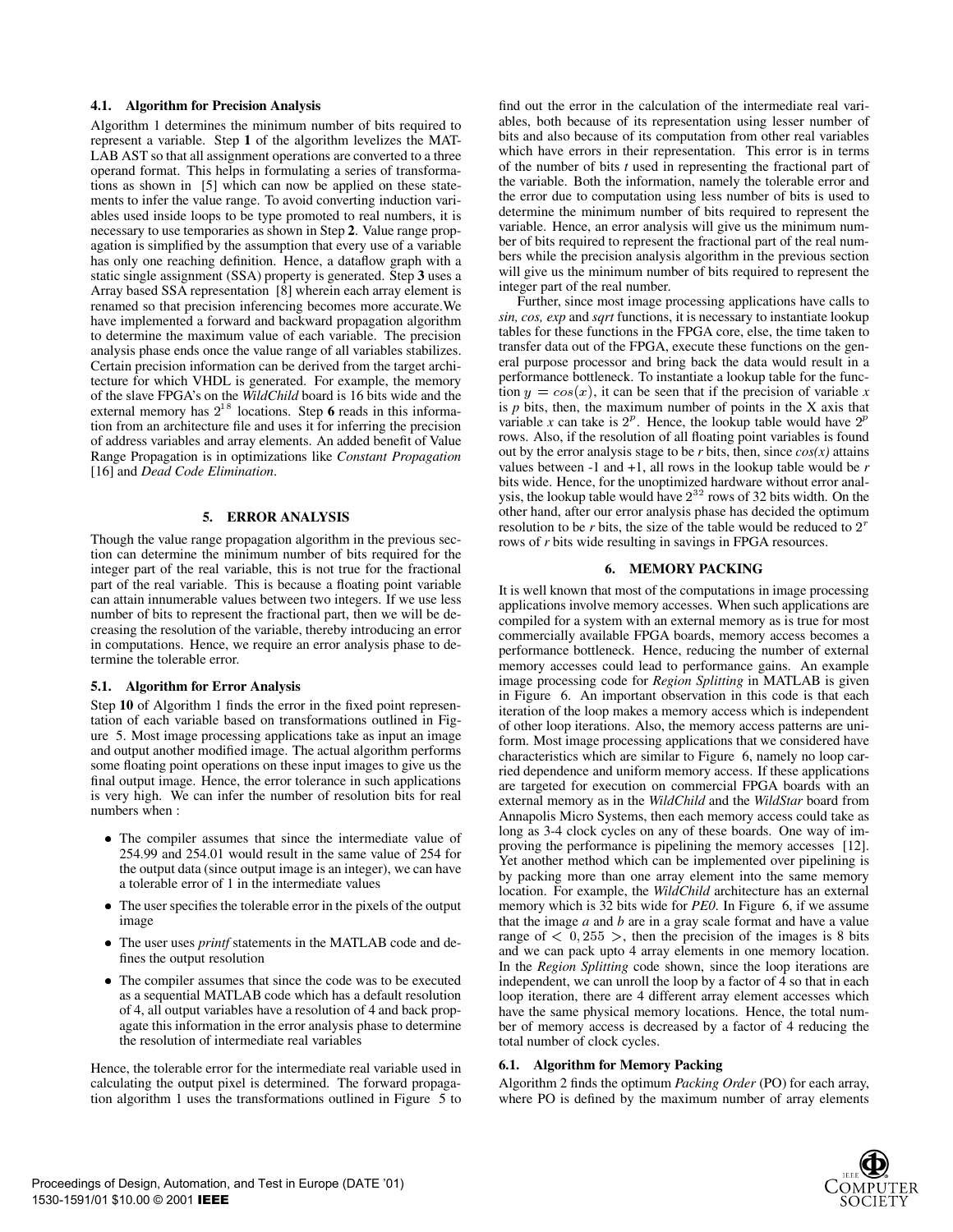If we use only *t* bits for decimal representation instead of *INF* number of bits, then the error would be :

 $\epsilon = 2^{-(t+1)} + 2^{-(t+2)} + 2^{-(t+3)} + \cdots + \infty$  $= 2^{-(t+1)}(1 + \frac{1}{1} + \frac{1}{2^2} + \cdots + \infty)$  $= 2^{-\left(t+1\right)} \left(\frac{1}{1-\frac{1}{2}}\right)$ )

 $\frac{1}{\pi}$  = 2<sup>-t</sup><br>rep(a) is the representation of variable *a* in our representation •  $a = (float) b \nmid b$  is an integer \*/  $\Rightarrow \epsilon_a = 0$ • float a =  $7.3245658$  $\Rightarrow$  rep(a) = a +  $\epsilon_a$ where  $\epsilon_a \leq 2^{-t}$  $a=b+c$  $\Rightarrow$  rep(a) = rep(b) + rep(c)  $= b + \epsilon_b + c + \epsilon_c$  $=(b + c) + (\epsilon_b + \epsilon_c)$  $=$ a +  $\epsilon_a$ Hence,  $\epsilon_a = \epsilon_b + \epsilon_c$  $a = b - c$  $\Rightarrow$  rep(a) = rep(b) - rep(c)  $=$  b +  $\epsilon_b$  - c +  $\epsilon_c$  $=(b - c) + (\epsilon_b + \epsilon_c)$  $=$ a +  $\epsilon_a$ Hence,  $\epsilon_a = \epsilon_b + \epsilon_c$ •  $a = b \times$ c and the contract of the contract of the contract of the contract of the contract of the contract of the contract of the contract of the contract of the contract of the contract of the contract of the contract of the cont  $\Rightarrow$  rep(a) = rep(b)  $\times$  rep(c) +  $\epsilon$ This  $\epsilon$  arises due to rounding of/truncation of the 2t bits generated on multiplication to *t* bits. Hence, rep(a) =  $(b + \epsilon_b) \times (c + \epsilon_c) + \epsilon$  $=$  bc + (b  $\epsilon_c$  + c  $\epsilon_b$  +  $\epsilon$ )  $=$ a +  $\epsilon_a$ Hence,  $\epsilon_a \le$  rep(b)  $\times \epsilon_c$  + rep(c)  $\times \epsilon_b$  + 2<sup>-t</sup>  $\bullet$  a =  $\frac{b}{c}$  $=$  ( b+b  $=\left(\frac{b+\epsilon_b}{c}\right)(1+\frac{\epsilon_c}{c})^{-1}$ )

 $=\left(\frac{b+\epsilon_b}{c}\right)(1-\frac{\epsilon_c}{c})$  $=\frac{b}{c}-\frac{b}{c^2}\epsilon_c+\frac{\epsilon_b}{c}$  $=\bar{a}+\epsilon_a$ 

Hence,  $\epsilon_a = \frac{1}{c} (\epsilon_b - \frac{b}{c} \epsilon_c)$ 

## **Figure 5. Subset of Transformations for Error Analysis**

```
for j = M1:1:M2for i = N1:1:N2sum = sum + a[i][i];
sum = sum / ((N2 - N1) * (M2 - M1));
for j = M1:1:M2for i = N1: 1: N2b[j][i] = (unsigned char) sum ;
```
### **Figure 6. Example MATLAB code showing application of Region Splitting**





that can be packed in each memory location. The minimum number of bits required by the array elements can be determined either by : **1** parsing the input image files provided, **2** provided by the user via directives and **3** computed by the precision analysis phase. Since most of the images read in from MATLAB are stored in a 2 dimensional array, the precision of the input images is inferred by parsing the input matrices to get the maximum value of the array elements. Figure 7 shows a typical loop described in MATLAB and its unrolled version. As memory packing requires consecutive array access across loops, step **8** of algorithm 2, finds out the array access patterns accross loop iterations. Since the maximum unroll factor of the loop can be equal to the array PO, we need to find the array access pattern of the first PO iterations of the loop. The unroll factor of each memory access in a loop is defined by the number of array element accesses across loops which lie in the same physical memory location. To minimize the number of memory accesses, step **12** unrolls the loop by the maximum unroll factor. For the unrolled loop in Figure 7, both the arrays *a* and *c* require two memory accesses while array *b* requires one memory access in a single iteration of the loop. Thus, the total number of memory accesses is reduced by 55 % due to memory packing.

**Algorithm 2** *Memory Packing Algorithm*

| <i>Input</i> : MATLAB AST with all array elements mapped to a different             |
|-------------------------------------------------------------------------------------|
| memory address                                                                      |
| <i>Output</i> : VHDL AST with certain array element packed into the same            |
| memory location                                                                     |
| Algorithm:                                                                          |
| <i>I</i> . Parse input data files or parse in user directives or use algorithm 1 to |
| get precision of input arrays                                                       |
| 2. Use algorithm 1 to get precision of intermediate arrays                          |
| 3. Decide Array Packing Order (APO) of each array where :                           |
| $array APO = floor(Memory width / array precision)$                                 |
| 4. actual <i>Packing Order</i> (PO) = $max(APO)$                                    |
|                                                                                     |

*5.* **for** all innermost loops in the application

*6.* Perform a simple Dependance Analysis to check for loop carried dependancies

*7.* **for** all array accesses in a loop

- *8.* Calculate the set  $(X_0, X_1, \dots, X_{PO-1})$  where
- $X_i$  is the array element access in the *ith* iteration of the loop

9. Calculate the set  $X_i \% PO$  which is the array element access pattern in the loop

*10.* Calculate maximum unroll factor of the loops so that in each loop iteration, this particular array access when unrolled leads to only 1 packed memory access

*11.* **end for**

*12.* Final Unroll Factor = gcd(maximum of all the individual array access unroll factors, loop stop value)

- *13.* Unroll the loop in the MATLAB AST
- 
- 14. Mark all array accesses in the loop which are redundant 15. **end for**
- *15.* **end for**

*16.* Perform all other Optimizations in the MATLAB AST

*17.* In creation of the VHDL AST, all memory addresses are changed to (memory address) % PO

*18.* Dead Code elimination removes all redundant address accesses in VHDL AST

#### **7. EXPERIMENTAL RESULTS**

The experimental setup consists of the precision and error analysis algorithm followed by the memory packing algorithm implemented in the framework of the MATCH compiler [13]. Experiments were carried out on a set of widely used image processing applications like *Transitive Closure*, *Sobel Edge Detector*, *Motion Estimation*, *Image Thresholding*, *Homogeneous Region Testing*, *Matrix multiplication*, *Vector sum*, *Inverse Hough Transform*, *Hough Transform*, *IIR Filter*, *Gaussian Noise Generator* and *Laplacian Noise Generator*. Of these, the first seven are

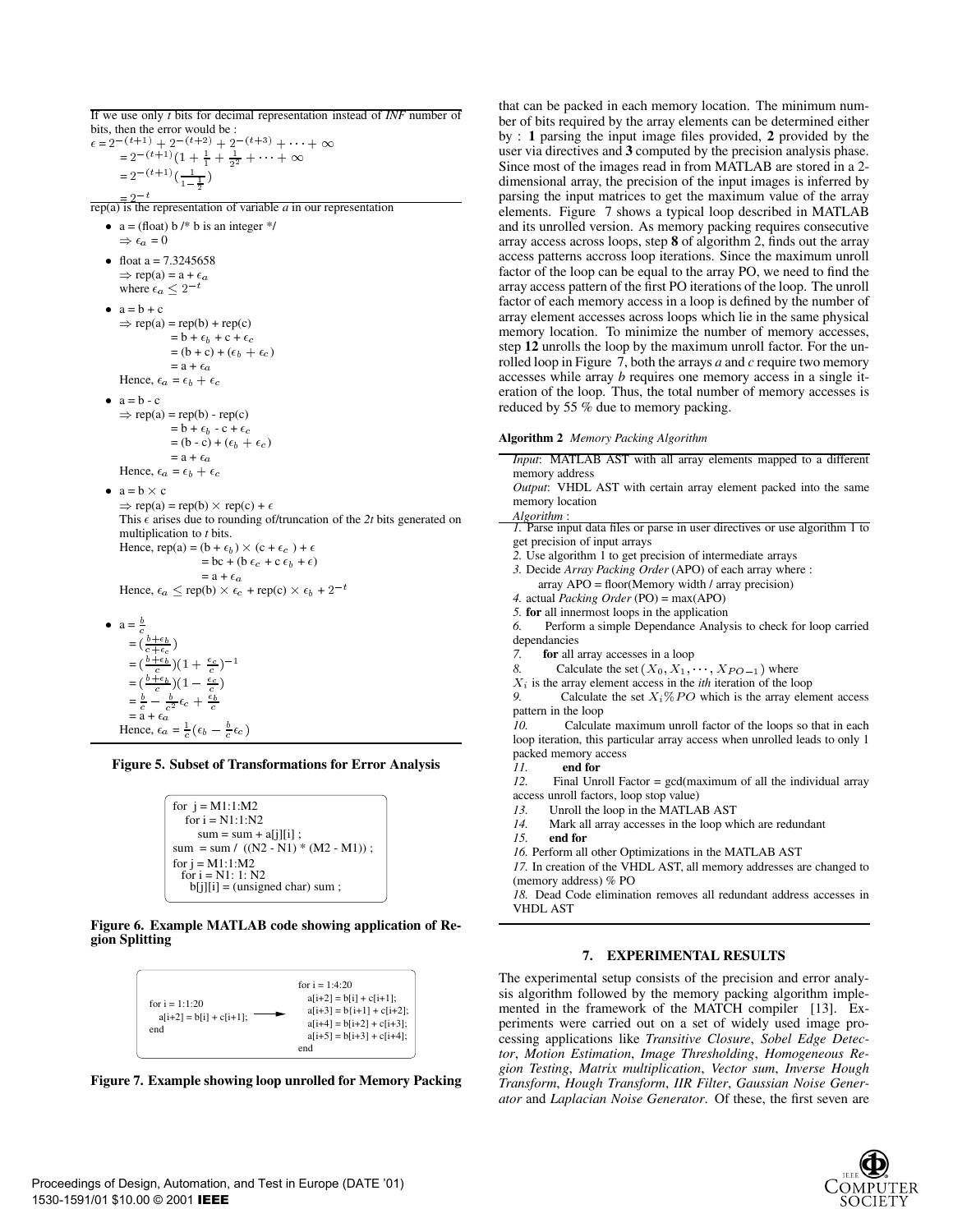|                    | unoptimized |       | with precision |          | with precision analysis |                    |      | manually generated |          |             |       |      |
|--------------------|-------------|-------|----------------|----------|-------------------------|--------------------|------|--------------------|----------|-------------|-------|------|
|                    | hardware    |       |                | analysis |                         | and memory packing |      |                    | hardware |             |       |      |
| <b>Benchmarks</b>  | <b>CLBs</b> | Freq. | Time           | CLBs     | Freq.                   | Time               | CLBs | Freq.              | Time     | <b>CLBs</b> | Freq. | Time |
| Sobel              | 856         | 20.7  | *              | 483      | 23.6                    | 0.41               | 561  | 21.8               | 0.38     | 199         | 18.6  | 0.06 |
| Image Thresholding | 162         | 28.4  | 0.09           | 73       | 29.7                    | 0.07               | 144  | 20.0               | 0.05     | 41          | 27.3  | 0.04 |
| Homogeneous        | 215         | 25.6  | 0.11           | 93       | 31.7                    | 0.08               | 149  | 28.2               | 0.06     | 39          | 26.4  | 0.02 |
| Matrix Mult.       | 591         | 20.1  | $*$            | 133      | 25.1                    | 12.61              | 192  | 21.3               |          | 304         | 19.9  | 4.6  |
| Closure            | 177         | 19.3  | $*$            | 164      | 24.1                    | 12.71              | 431  | 21.7               | 0.88     |             |       |      |
| Vector Sum         | 116         | 32.7  | 0.06           | 86       | 38.4                    | 0.05               | 132  | 35.1               | 0.02     | 41          | 28.3  | 0.01 |

**Table 2. Experimental Results showing efficient FPGA resource usage and improvement in performance for benchmark algorithms, \* : The design could not be placed and routed on the Xilinx 4028, - : Design not available**

integer benchmarks and the last five are floating point benchmarks. A detailed description of these algorithms can be found in [26]. For each benchmark, first a description of the algorithm in MAT-LAB was passed through our compiler without any optimizations to get the unoptimized hardware. Secondly, the algorithm in MAT-LAB was passed through our compiler with the precision, error and memory packing phases to get the optimized hardware. The output of our compiler was the description of a hardware in VHDL. We used the *Synplify* tools from *Synplicity* to get the netlist and the *Alliance* tools from *Xilinx* to get the FPGA bit stream for the Xilinx *XC4028* FPGA with an external memory on the  $W \, \mathrm{i} \, \mathrm{d} \, \mathrm{d} \, \mathrm{d} \, \mathrm{T}^M$ board from Annapolis Micro Systems.

Figure 8 shows that on an average, the designs consume about a factor of 5 less FPGA resources after our precision analysis phase as compared to the unoptimized hardware. It can be seen that for some benchmarks like *IIR Filter*, the optimized hardware uses a factor of 9.5 less resources than the unoptimized hardware. Further, Figure 2 shows that our manually designed hardware for *IIR Filter* consumes resources which are a factor of 4.7 less than the unoptimized hardware, which implies that our automated tool generates a more resource efficient hardware, by almost a factor of 2, as compared to even a manually designed hardware. The reason for this is that though it is easy to determine the minimum number of bits manually for the input and the output variables even for complex designs, computing the precision for intermediate variables for hardware spanning over a 1000 lines of VHDL code is very tedious and error prone. This is because, the user has to mimick the precision analysis phase in propagating value ranges throughout the code. Hence, it can be inferred from Figure 8 that for large designs, our compiler would generate efficient hardware which would be as good as or better than a manually designed one. Table 2 shows the actual CLBs required and the execution time for some designs after the optimization phases. It can be seen that the execution time of the designs decreases by about 20 % after the precision analysis phase. This is because the number of CLBs required for the logic decreases after this phase so that the commercial high level synthesis tools can route designs in a more efficient manner leading to increased frequency of execution.

Figure 9 shows the average reduction in FPGA resources after our combined precision and error analysis algorithm to be a factor of 3.5 as compared to the unoptimized hardware for applications with floating point operations. The reason for these savings is because we were able to use a unified approach of precision and error analysis to determine the minimum number of bits required for real variables. The final savings in FPGA resources would be far more than the number shown. This is because our error analysis phase would also determine the minimum size of the *sin, cos, sqrt, log* lookup tables so that the error is minimized. For example, without any error analysis, the user would have instantiated a *cos* lookup table with <sup>2</sup> <sup>32</sup> rows of 32 bit width for the *Inverse Hough Transform* MATLAB code for execution on an FPGA board. Our error analysis phase infers the minimum resolution of real variables to be 14 for this application. Hence, our compiler would instantiate

a  $\cos$  lookup table of  $2^{14}$  rows with width of 14 bits which would lead to a huge savings of FPGA resources.

Figure 10 shows that on an average, our optimized hardware after memory packing is faster by 35  $\%$ . This is because our optimization tries to reduce the total number of accesses to the external memory in the program. For most applications which are easily parallelizable like *Vector Sum*, we can get almost 60 % reduction in the execution times. Column 4 of Table 2 shows that the resources consumed after the memory packing phase goes up by almost 50 %. This is because our memory packing algorithm unrolls the MATLAB *for* loops to extract more parallelism. Hence, there is clearly a resource versus performance tradeoff. For applications like *Sobel Transform*, the major part of the algorithm is computed inside a loop with a huge list of statements, which would have been quadrupled if it were unrolled for memory packing. Most high level syntheis tools like *Synplify* are not able to perform resource sharing optimally in such conditions. Hence, though unrolling would improve the hardware performance, the packing algorithm is selectively applied in the *Sobel* application resulting in an improvement of only 8 %.

Table 2 shows the details of our experimental results including the CLB count, clock frequency of the synthesized design and the execution time of the design on the *WildChild* board for various benchmark applications for the hardware without the optimizations, the optimized hardware afyer precision and error analysis, for the optimized hardware generated after precision analysis and memory packing and for the manually generated optimized hardware. It can be seen from Table 2 that the manually generated hardware is better than the hardware generated by the optimizing compiler by almost a factor of 2.7. This is because the manually generated hardware makes use of the fact that the external memory accesses on the *WildChild* board can be pipelined. Hence, pipelined memory reads and writes take one clock cycle as compared to three clock cycles for our compiler generated designs. Since a pipelining algorithm [11] can be implemented after memory packing, we expect the designs generated by the compiler after the pipelining phase has been integrated to the current MATCH framework to be as good as the manually generated hardware.



**Figure 8. Ratio of the FPGA resources in terms of CLBs required by the unoptimized hardware to that required by the optimized hardware after precision analysis for integer applications**